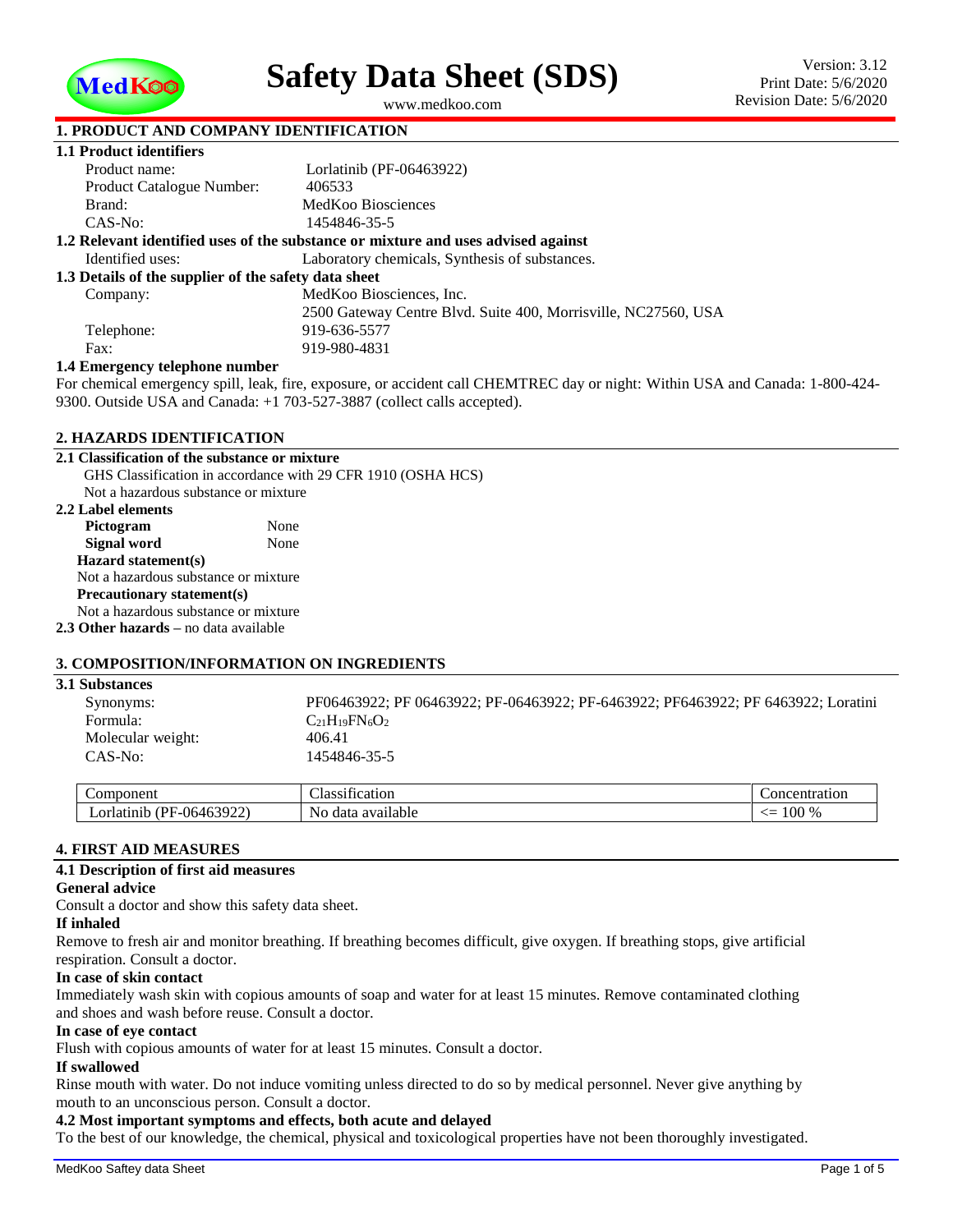### **4.3 Indication of immediate medical attention and special treatment needed**

Show this safety data sheet to the doctor in attendance. Immediate medical attention is required.

# **5. FIRE-FIGHTING MEASURES**

### **5.1 Extinguishing media**

### **Suitable extinguishing media**

Use water spray, alcohol-resistant foam, dry chemical or carbon dioxide.

### **5.2 Special hazards arising from the substance or mixture**

In combustion, may emit toxic fumes.

### **5.3 Precautions for fire-fighters**

Wear suitable protective clothing to prevent contact with skin and eyes and self-contained breathing apparatus.

## **6. ACCIDENTIAL RELEASE MEASURES**

### **6.1 Personal precautions, protective equipment and emergency procedures**

Do not take action without suitable protective clothing - see section 8 of SDS. Evacuate personnel to safe areas. Ensure adequate ventilation. Avoid breathing vapors, mist, dust or gas.

### **6.2 Environmental precautions**

#### Do not let product enter drains.

### **6.3 Methods and materials for containment and cleaning up**

Cover spillage with suitable absorbent material. Sweep up material and place in an appropriate container. Hold all material for appropriate disposal as described under section 13 of SDS.

### **6.4 Reference to other sections**

For required PPE see section 8. For disposal see section 13.

### **7. HANDLING AND STORAGE**

### **7.1 Precautions for safe handling**

Use in a chemical fume hood, with air supplied by an independent system. Avoid inhalation, contact with eyes, skin and clothing. Avoid the formation of dust and aerosols. Use in a well-ventilated area. Keep away from sources of ignition. Avoid prolonged or repeated exposure.

## **7.2 Conditions for safe storage, including any incompatibilities.**

Store in cool, well-ventilated area. Keep away from direct sunlight. Keep container tightly sealed until ready for use. Recommended storage temperature: Store at -20°C

### **7.3 Specific end uses**

Use in a laboratory fume hood where possible. Refer to employer's COSHH risk assessment.

## **8. EXPOSURE CONTROLS/PERSONAL PROTECTION**

### **8.1 Control parameters**

### **Components with workplace control parameters**

Contains no substances with occupational exposure limit values.

#### **8.2 Exposure controls**

### **Appropriate engineering controls**

Use in a fume hood where applicable. Ensure all engineering measures described under section 7 of SDS are in place. Ensure laboratory is equipped with a safety shower and eye wash station.

### **Personal protective equipment**

### **Eye/face protection**

Use appropriate safety glasses.

### **Skin protection**

Use appropriate chemical resistant gloves (minimum requirement use standard BS EN 374:2003). Gloves should be inspected before use. Wash and dry hands thoroughly after handling.

### **Body protection**

Wear appropriate protective clothing.

### **Respiratory protection**

If risk assessment indicates necessary, use a suitable respirator.

### **9. PHYSICAL AND CHEMICAL PROPERTIES**

## **9.1 Information on basic physical and chemical properties**

| Appearance     | White to off white solid | Vapor pressure   | No data available |
|----------------|--------------------------|------------------|-------------------|
| Odor           | No data available        | Vapor density    | No data available |
| Odor threshold | No data available        | Relative density | No data available |
| pH             | No data available        | Solubility(ies)  | No data available |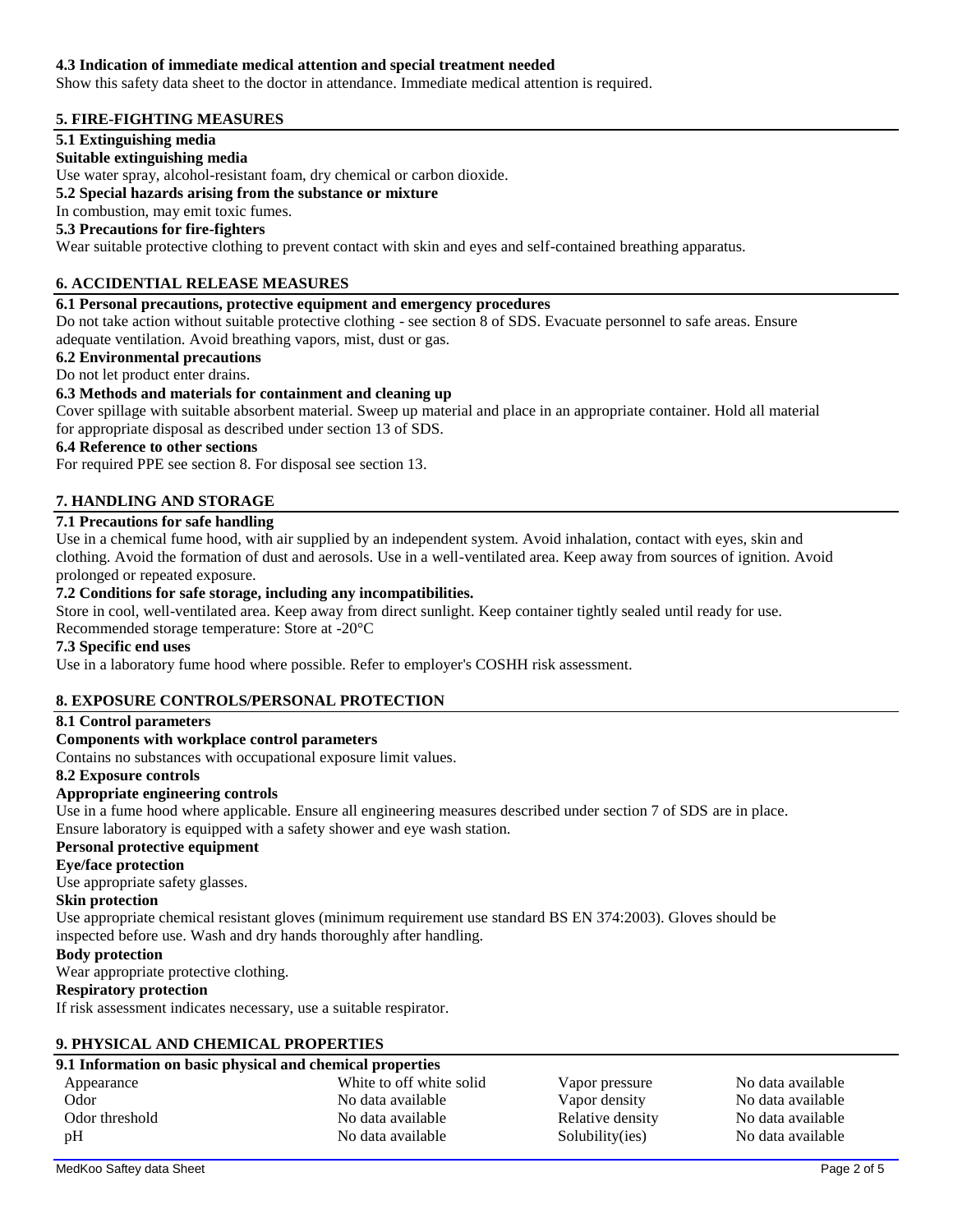Boiling point / range No data available Auto-ignition

Evaporation rate **No data available** No data available Viscosity No data available No data available Flammability (solid, gas) No data available Explosive properties No data available Upper / lower flammability or explosive limits

### **9.2 Other safety information**

No data available

### **10. STABILITY AND REACTIVITY**

### **10.1 Reactivity**

Stable under recommended transport or storage conditions. **10.2 Chemical stability** Stable under recommended storage conditions. **10.3 Possibility of hazardous reactions** Hazardous reactions will not occur under normal transport or storage conditions. Decomposition may occur on exposure to conditions or materials listed below. **10.4 Conditions to avoid** Heat, moisture. **10.5 Incompatible materials** Strong acids/alkalis, strong oxidising/reducing agents. **10.6 Hazardous decomposition products** In combustion may emit toxic fumes. No known decomposition information.

# **11. TOXICOLOGICAL INFORMATION**

## **11.1 Information on toxicological effects Acute Toxicity** No data available **Skin corrosion/irritation** Classification criteria are not met based on available data **Serious eye damage/irritation** Classification criteria are not met based on available data **Respiratory or skin sensitization** Classification criteria are not met based on available data **Germ cell mutagenicity** Classification criteria are not met based on available data **Carcinogenicity** Classification criteria are not met based on available data **Reproductive toxicity** Classification criteria are not met based on available data **Specific target organ toxicity - single exposure** Classification criteria are not met based on available data **Specific target organ toxicity - repeated exposure** Classification criteria are not met based on available data **Aspiration hazard** Classification criteria are not met based on available data **Symptoms / Routes of exposure** Inhalation: There may be irritation of the throat with a feeling of tightness in the chest. Ingestion: There may be irritation of the throat. Skin: There may be mild irritation at the site of contact. Eyes: There may be irritation and redness. Delayed / Immediate Effects: No known symptoms. **Additional Information** RTECS No: Not available Exposure may cause irritaiton of eyes, mucous membranes, upper respiratory tract and skin.

To the best of our knowledge, the chemical, physical and toxicological properties have not been fully investigated

Melting / freezing point No data available Partition coefficient No data available temperature Flash point No data available Decomposition temperature No data available  $Oxidising properties$  No data available

No data available

No data available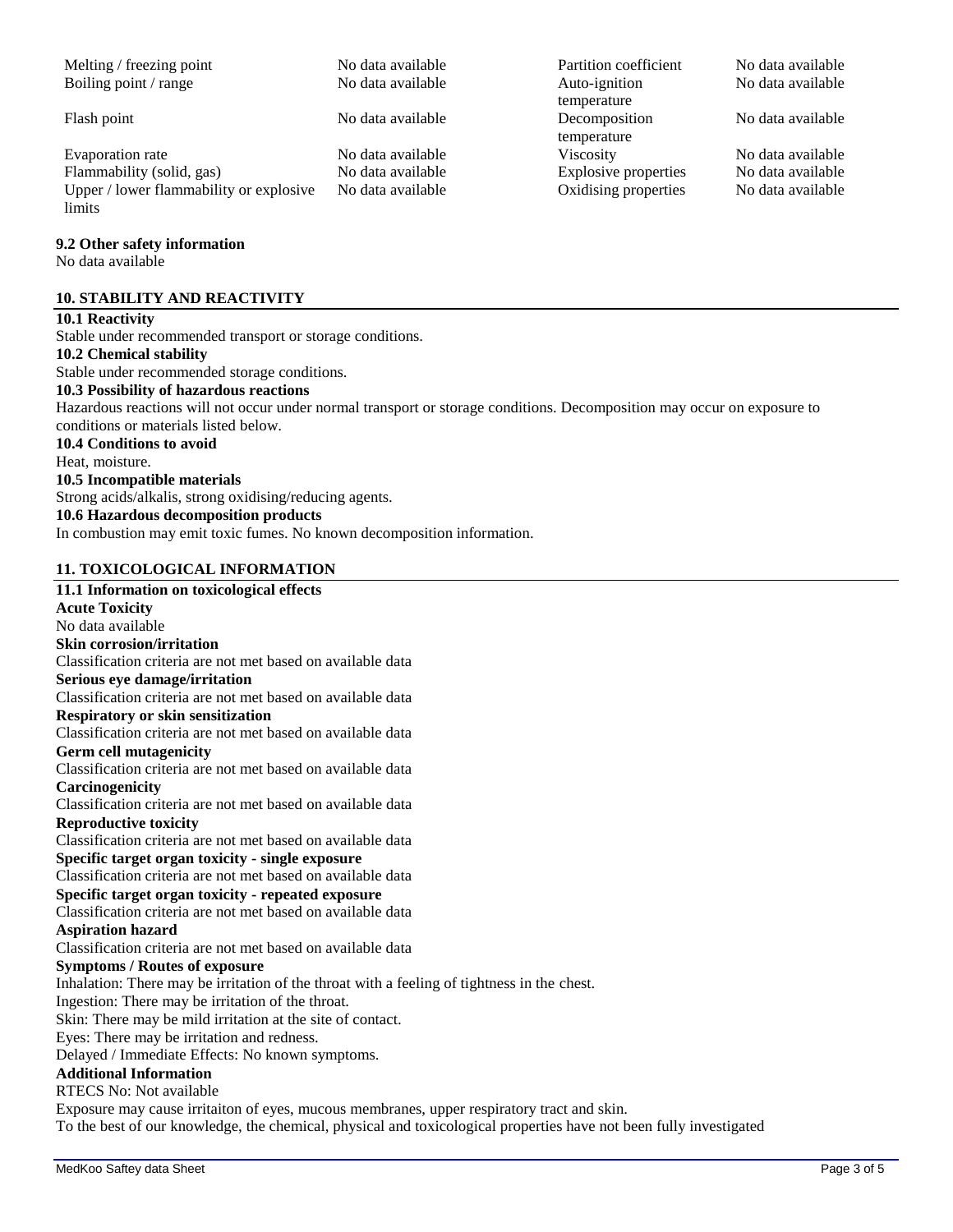# **12. ECOLOGICAL INFORMATION**

**12.1 Toxicity** No data available **12.2 Persistence and degradability** No data available **12.3 Bioaccumlative potential** No data available **12.4 Mobility in soil** No data available **12.5 Results of PBT and vPvB assessment** No data available **12.6 Other adverse effects** No data available

## **13. DISPOSAL CONSIDERATIONS**

# **13.1 Waste treatment methods**

### **Product**

Transfer to a suitable container and arrange for collection by specialized disposal company in accordance with National legislation.

## **Contaminated packaging**

Dispose of in a regulated landfill site or other method for hazardous or toxic wastes in accordance with National legislation.

### **14. TRANSPORT INFORMATION**

Classified according to the criteria of the UN Model Regulations as reflected in the IMDG Code, ADR, RID and IATA. **14.1 UN-Number**

Does not meet the criteria for classification as hazardous for transport.

## **14.2 UN proper shipping name**

Does not meet the criteria for classification as hazardous for transport.

### **14.3 Transport hazard class(es)**

Does not meet the criteria for classification as hazardous for transport.

#### **14.4 Packaging group**

Does not meet the criteria for classification as hazardous for transport.

#### **14.5 Environmental hazards**

This product is not classified as environmentally hazardous according to the UN Model Regulations, nor a marine pollutant according to the IMDG Code.

# **14.6 Special precautions for users**

No data available

### **15. REGULATORY INFORMATION**

This safety datasheet complies with the requirements of Regulation (EC) No. 453/2010. **15.1 Safety, health and environmental regulations/legislation specific for the substance or mixture** No data available **California Proposition 65** Not applicable **15.2 Chemical safety assessment** A Chemical Safety Assessment has not been made for this product.

### **16. OTHER INFORMATION**

### **Further Information**

Copyright © Medkoo Bioscience. This company shall not be held liable for any damage resulting from handling or from contact with the above product. This material must only be handled by suitably qualified experienced scientists in appropriately equipped and authorized facilities. The above information is believed to be correct but does not purport to be all inclusive and should be used as a guide only for experienced personnel. Always consult your safety advisor and follow appropriate local and national safety legislature. The absence of warning must not, under any circumstance, be taken to mean that no hazard exists. See www.medkoo.com for additional terms and conditions of sale.

## **Preparation Information**

MedKoo Biosciences, Inc. Product Safety – multiple Region Tel: 919-636-5577